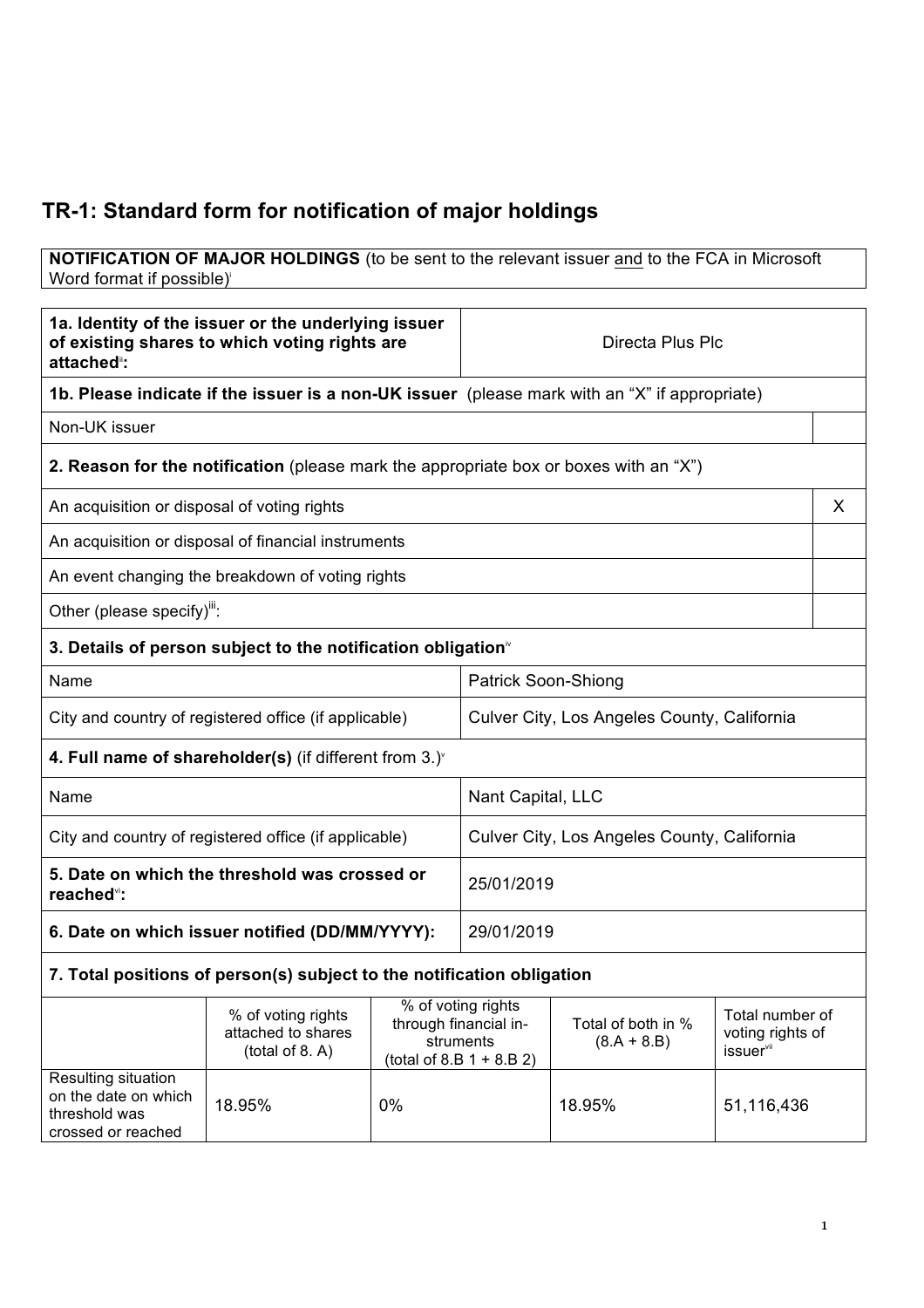| Position of previous<br>notification<br>(if<br>applicable) | N/A | N/A | N/A | ------------<br><u>VIIIIIIIIIIIIIIII</u> III |
|------------------------------------------------------------|-----|-----|-----|----------------------------------------------|
|------------------------------------------------------------|-----|-----|-----|----------------------------------------------|

## **8. Notified details of the resulting situation on the date on which the threshold was crossed or reached**viii

| A: Voting rights attached to shares                |                                                               |                                                                       |                                                               |                                                                       |
|----------------------------------------------------|---------------------------------------------------------------|-----------------------------------------------------------------------|---------------------------------------------------------------|-----------------------------------------------------------------------|
| Class/type of<br>shares<br>ISIN code (if possible) | Number of voting rightsix                                     |                                                                       | % of voting rights                                            |                                                                       |
|                                                    | <b>Direct</b><br>(Art 9 of Directive<br>2004/109/EC) (DTR5.1) | <b>Indirect</b><br>(Art 10 of Directive<br>2004/109/EC)<br>(DTR5.2.1) | <b>Direct</b><br>(Art 9 of Directive<br>2004/109/EC) (DTR5.1) | <b>Indirect</b><br>(Art 10 of Directive<br>2004/109/EC)<br>(DTR5.2.1) |
| GB00BSM98843                                       | 4,032,000                                                     | 5,656,440                                                             | 7.89%                                                         | 11.07%                                                                |
| <b>SUBTOTAL 8. A</b>                               | 9,688,440                                                     |                                                                       | 18.95%                                                        |                                                                       |

| B 1: Financial Instruments according to Art. 13(1)(a) of Directive 2004/109/EC (DTR5.3.1.1 (a)) |                               |                                                                                                                                                               |     |                    |
|-------------------------------------------------------------------------------------------------|-------------------------------|---------------------------------------------------------------------------------------------------------------------------------------------------------------|-----|--------------------|
| <b>Type of financial</b><br>instrument                                                          | <b>Expiration</b><br>$date^x$ | <b>Number of voting rights</b><br>that may be acquired if<br>Exercise/<br>the instrument is<br><b>Conversion Period</b> <sup>xi</sup><br>exercised/converted. |     | % of voting rights |
| N/A                                                                                             | N/A                           | N/A                                                                                                                                                           | N/A | N/A                |
|                                                                                                 |                               | <b>SUBTOTAL 8. B 1</b>                                                                                                                                        | N/A | N/A                |

| B 2: Financial Instruments with similar economic effect according to Art. 13(1)(b) of Directive<br>2004/109/EC (DTR5.3.1.1 (b)) |                               |                                             |                                                         |                            |                    |
|---------------------------------------------------------------------------------------------------------------------------------|-------------------------------|---------------------------------------------|---------------------------------------------------------|----------------------------|--------------------|
| <b>Type of financial</b><br>instrument                                                                                          | <b>Expiration</b><br>$date^x$ | Exercise/<br><b>Conversion</b><br>Period xi | <b>Physical or</b><br>cash<br>settlement <sup>xii</sup> | Number of<br>voting rights | % of voting rights |
| N/A                                                                                                                             | N/A                           | N/A                                         | N/A                                                     | N/A                        | N/A                |
|                                                                                                                                 |                               |                                             | <b>SUBTOTAL</b><br>8.B.2                                | N/A                        | N/A                |